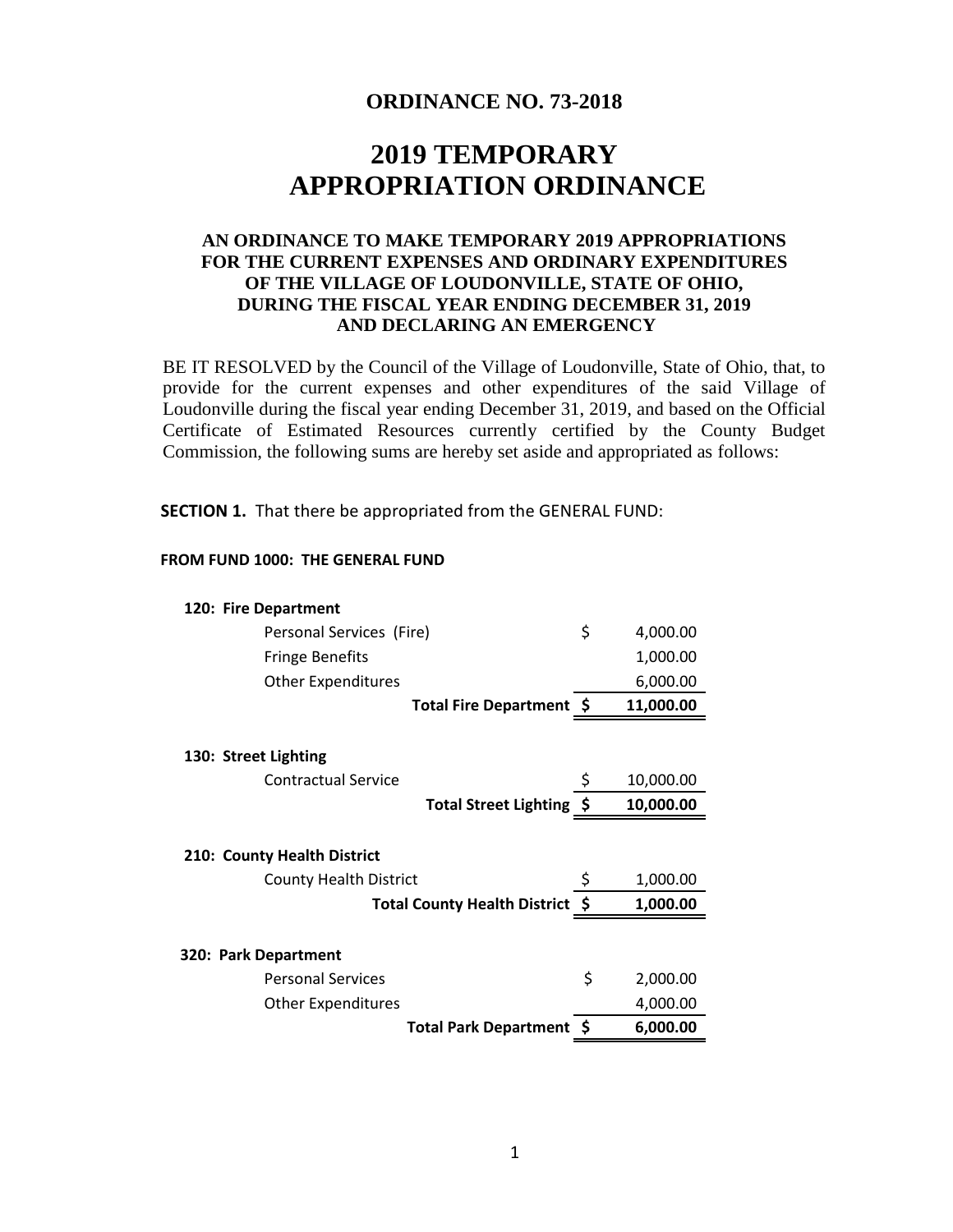| 490: Community Environment                              |    |                      |
|---------------------------------------------------------|----|----------------------|
| Supplies and Materials (Tree Commission)                |    | 2,000.00             |
| Adopt-A-Tree Program                                    |    | 500.00               |
| Total Community Environment \$                          |    | 2,500.00             |
|                                                         |    |                      |
| <b>660: Parking Meters</b>                              |    |                      |
| <b>Repairs and Maintenance</b>                          | \$ | 500.00               |
| <b>Total Parking Meters</b>                             | \$ | 500.00               |
|                                                         |    |                      |
| 710: Administration                                     |    |                      |
| <b>Administration Personal Services</b>                 | \$ | 10,000.00            |
| <b>Other Operating Expenses</b>                         |    | 1,000.00             |
| Total Administration \$                                 |    | 11,000.00            |
|                                                         |    |                      |
| 715: Village Council                                    |    |                      |
| <b>Council Personal Services</b>                        | \$ | 5,000.00             |
| <b>Legal Advertising</b>                                |    | 4,000.00             |
| Total Village Council \$                                |    | 9,000.00             |
|                                                         |    |                      |
| 720: Mayor's Court                                      |    |                      |
| <b>Personal Services</b>                                | \$ | 1,200.00             |
| <b>Professional and Technical Services</b>              |    | 1,000.00             |
| <b>Supplies and Materials</b><br>Total Mayor's Court \$ |    | 1,000.00<br>3,200.00 |
|                                                         |    |                      |
| 725: Fiscal Office                                      |    |                      |
| <b>Personal Services</b>                                | \$ | 14,000.00            |
| <b>Operating Expenses</b>                               |    | 2,000.00             |
| Total Fiscal Office \$                                  |    | 16,000.00            |
|                                                         |    |                      |
| 730: Lands & Buildings                                  |    |                      |
| <b>Personal Services</b>                                | \$ | 2,000.00             |
| Utilities & Supplies and Materials                      |    | 10,000.00            |
| Total Lands & Buildings \$                              |    | 12,000.00            |
|                                                         |    |                      |
| 740: Property Tax Collection Fees                       |    |                      |
| Tax Collection Fees (County & State)                    | \$ | 2,000.00             |
| <b>Total Property Tax Collection Fees</b>               | \$ | 2,000.00             |
|                                                         |    |                      |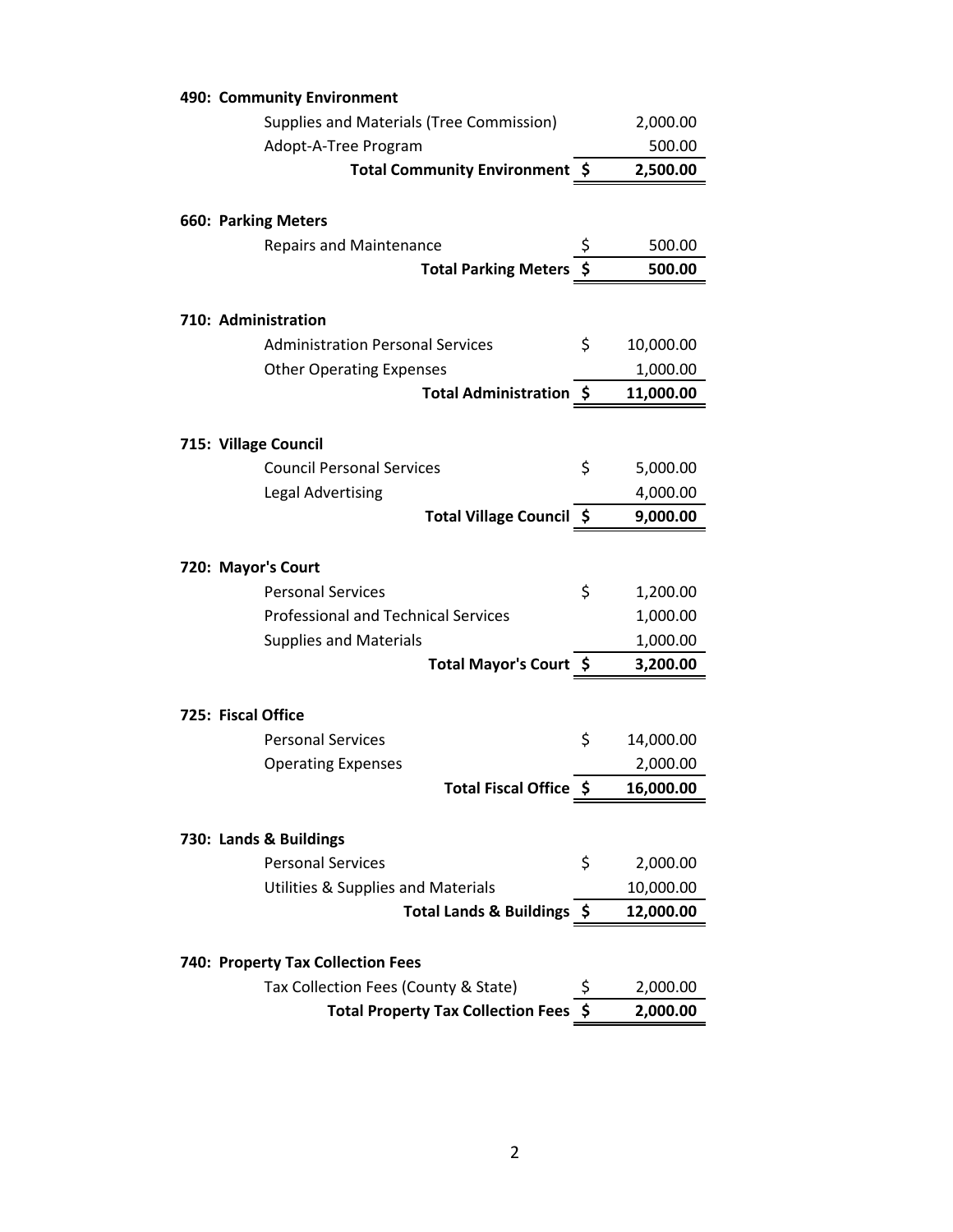| 745: Auditor of State Fees           |    |           |
|--------------------------------------|----|-----------|
| Uniform Accounting Network           | Ş  | 2,000.00  |
| <b>Total Auditor of State Fees S</b> |    | 2,000.00  |
| 750: Village Solicitor               |    |           |
| <b>Contractual Services</b>          | \$ | 12,000.00 |
| Supplies & Materials                 |    | 2,000.00  |
| Total Village Solicitor \$           |    | 14,000.00 |
| 790: Other General Government        |    |           |
| <b>Employee Fringe Benefits</b>      | \$ | 25,000.00 |
| <b>Other Operating Expenses</b>      |    | 20,000.00 |
| Contributions to Other Organizations |    | 10,000.00 |
| <b>Total General Government</b>      |    | 55,000.00 |

## GRAND TOTAL GENERAL FUND APPROPRIATIONS \$155,200.00

**SECTION 2.** That there be appropriated from the following SPECIAL REVENUE FUNDS:

| FROM FUND 2011: STREET CONSTRUCTION, MAINTENANCE & REPAIR |                 |
|-----------------------------------------------------------|-----------------|
| <b>Personal Services</b>                                  | \$<br>40,000.00 |
| <b>Fringe Benefits</b>                                    | 25,000.00       |
| <b>Other Expenditures</b>                                 | 20,000.00       |
| Total SCMR Fund \$                                        | 85,000.00       |
| <b>FROM FUND 2021: STATE HIGHWAY</b>                      |                 |
| <b>Operating Supplies and Materials</b>                   | \$<br>2,000.00  |
| Total State Highway Fund \$                               | 2,000.00        |
| <b>FROM FUND 2031: CEMETERY</b>                           |                 |
| <b>Personal Services</b>                                  | \$<br>1,000.00  |
| <b>Fringe Benefits</b>                                    | 500.00          |
| <b>Other Expenditures</b>                                 | 2,000.00        |
| Total Cemetery Fund \$                                    | 3,500.00        |
| FROM FUND 2041: CENTRAL PARK SE QUAD FUND                 |                 |
| Repairs & Maintenance                                     | \$<br>500.00    |
| <b>Total Central Park SE Quadrant Fund</b>                | 500.00          |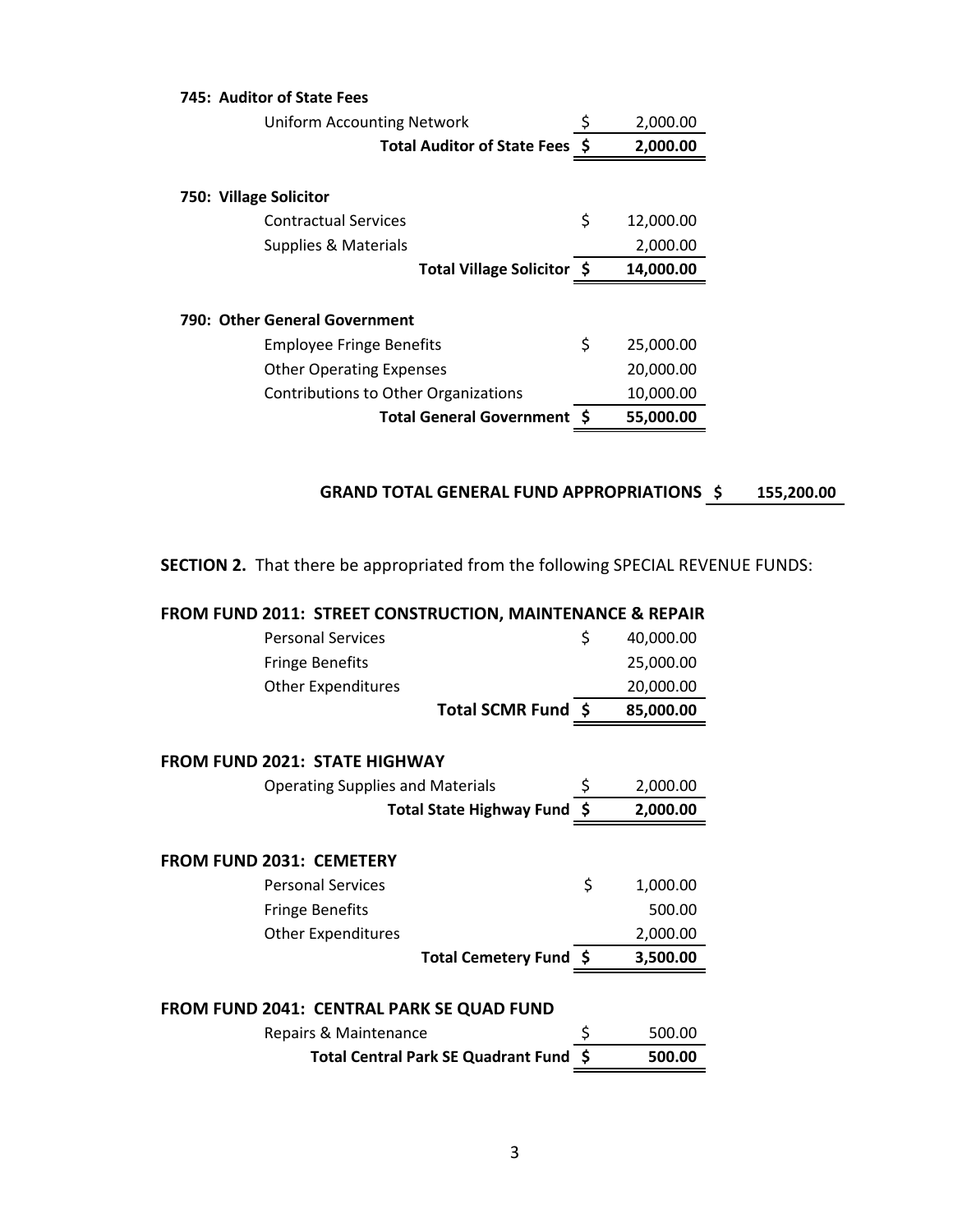| <b>FROM FUND 2071: INCOME TAX FUND</b>                    |                  |            |
|-----------------------------------------------------------|------------------|------------|
| <b>Personal Services</b>                                  | \$<br>4,000.00   |            |
| <b>Fringe Benefits</b>                                    | 5,000.00         |            |
| <b>Operating Supplies and Materials</b>                   | 5,000.00         |            |
| Deposits Refunded                                         | 10,000.00        |            |
| Transfers - Out                                           | 300,000.00       |            |
| Total Income Tax Fund \$                                  | 324,000.00       |            |
| <b>FROM FUND 2901: POLICE FUND</b>                        |                  |            |
| <b>Personal Services</b>                                  | \$<br>85,000.00  |            |
| <b>Fringe Benefits</b>                                    | \$<br>40,000.00  |            |
| <b>Operating Expenses</b>                                 | \$<br>50,000.00  |            |
| <b>Total Police Fund</b>                                  | \$<br>175,000.00 |            |
|                                                           |                  |            |
| <b>FROM FUND 2902: FURTHERANCE OF JUSTICE</b>             |                  |            |
| <b>Operating Supplies and Materials</b>                   | \$<br>1,500.00   |            |
| <b>Total Furtherance of Justice Fund</b>                  | \$<br>1,500.00   |            |
| <b>FROM FUND 2903: EMERGENCY MEDICAL SERVICES</b>         |                  |            |
| <b>Personal Services</b>                                  | \$<br>52,000.00  |            |
| <b>Fringe Benefits</b>                                    | 30,000.00        |            |
| <b>Operating Expenses</b>                                 | 15,000.00        |            |
| Total Emergency Medical Services Fund \$                  | 97,000.00        |            |
| FROM FUND 2904: FIRE LEVY                                 |                  |            |
| <b>Property Tax Collection Fees</b>                       | \$<br>2,500.00   |            |
| <b>Equipment Maintenance</b>                              | 20,000.00        |            |
| Capital Outlay                                            | 25,000.00        |            |
| Total Fire Levy Fund \$                                   | 47,500.00        |            |
|                                                           |                  |            |
| <b>FROM FUND 2905: MAYOR'S COURT COMPUTER FUND</b>        |                  |            |
| <b>Other Contractual Services</b>                         | 2,000.00         |            |
| <b>Total Mayor's Court Computer Fund</b>                  | 2,000.00         |            |
|                                                           |                  |            |
| <b>GRAND TOTAL SPECIAL REVENUE FUNDS APPROPRIATION \$</b> |                  | 738,000.00 |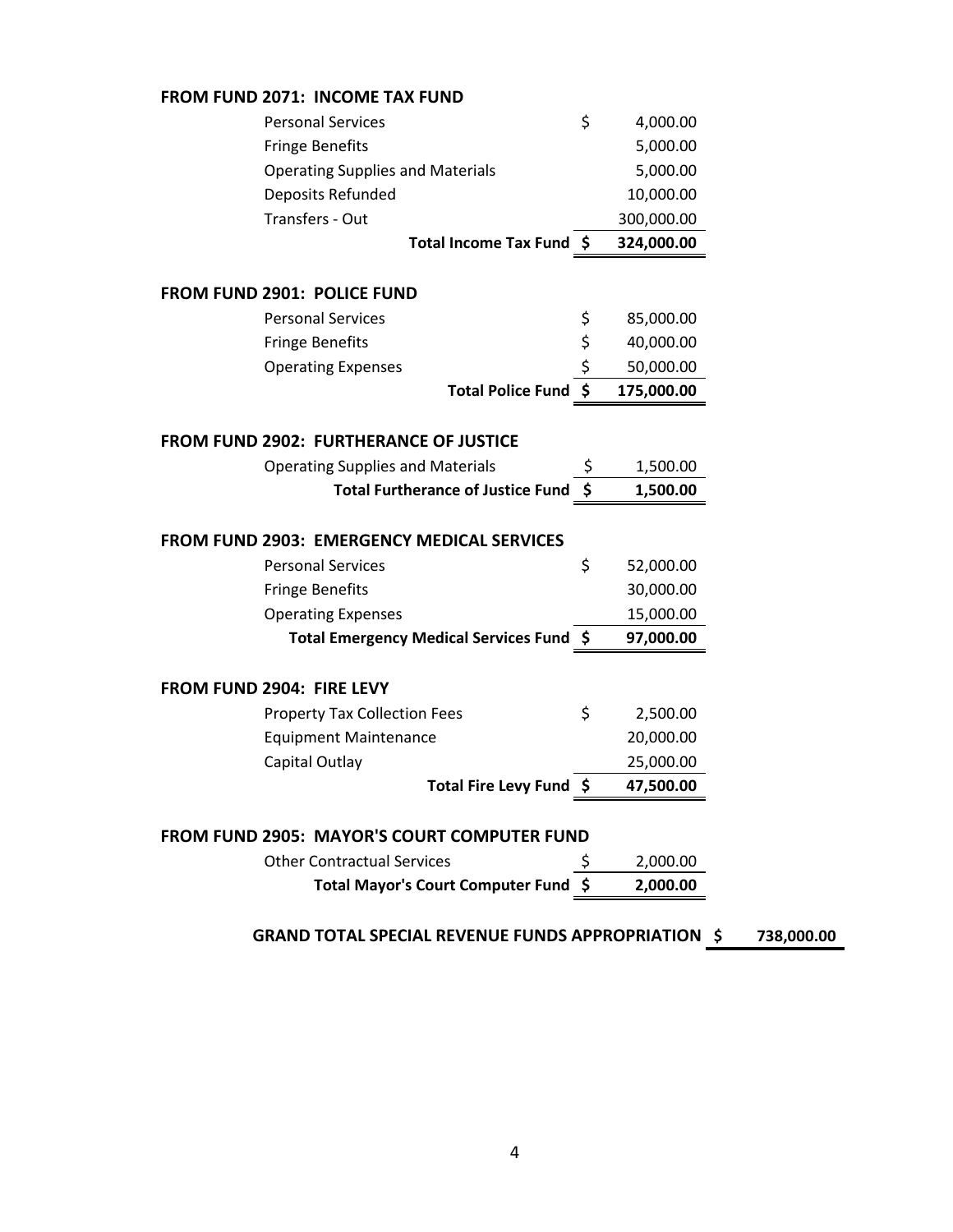## **SECTION 3.** That there be appropriated from the following CAPITAL PROJECTS FUNDS:

## **FROM FUND 4901: STREET IMPROVEMENT FUND**

Capital Outlay **5 12 September 10** September 2014 **Total Street Improvement Fund \$ 5,000.00**

**\$ 5,000.00 GRAND TOTAL CAPITAL PROJECTS FUNDS APPROPRIATION**

**SECTION 4.** That there be appropriated from the following ENTERPRISE FUNDS:

| <b>FROM FUND 5101: WATER FUND</b>          |                                  |                 |
|--------------------------------------------|----------------------------------|-----------------|
| <b>Personal Services</b>                   |                                  | \$<br>32,000.00 |
| <b>Fringe Benefits</b>                     |                                  | 20,000.00       |
| <b>Operating Expenses</b>                  |                                  | 30,000.00       |
| Capital Outlay                             |                                  | 30,000.00       |
| Debt Service                               |                                  | 83,000.00       |
|                                            | Total Water Fund \$              | 195,000.00      |
|                                            |                                  |                 |
| <b>FROM FUND 5201: SEWER FUND</b>          |                                  |                 |
| <b>Personal Services</b>                   |                                  | \$<br>32,000.00 |
| <b>Fringe Benefits</b>                     |                                  | 20,000.00       |
| <b>Operating Expenses</b>                  |                                  | 30,000.00       |
| Capital Outlay                             |                                  | 20,000.00       |
|                                            | Total Sewer Fund \$              | 102,000.00      |
|                                            |                                  |                 |
|                                            |                                  |                 |
| <b>FROM FUND 5501: SWIMMING POOL FUND</b>  |                                  |                 |
| <b>Personal Services</b>                   |                                  | \$<br>5,000.00  |
| <b>Fringe Benefits</b>                     |                                  | 1,000.00        |
| <b>Operating Expenses</b>                  |                                  | 8,000.00        |
| Capital Outlay                             |                                  | 3,000.00        |
|                                            | Total Swimming Pool Fund \$      | 17,000.00       |
|                                            |                                  |                 |
| <b>FROM FUND 5601: STORM DRAINAGE FUND</b> |                                  |                 |
| <b>Operating Expenses</b>                  |                                  | \$<br>4,000.00  |
| Capital Outlay                             |                                  | 10,000.00       |
| <b>Transfers Out</b>                       |                                  | 38,808.00       |
|                                            | <b>Total Storm Drainage Fund</b> | \$<br>52,808.00 |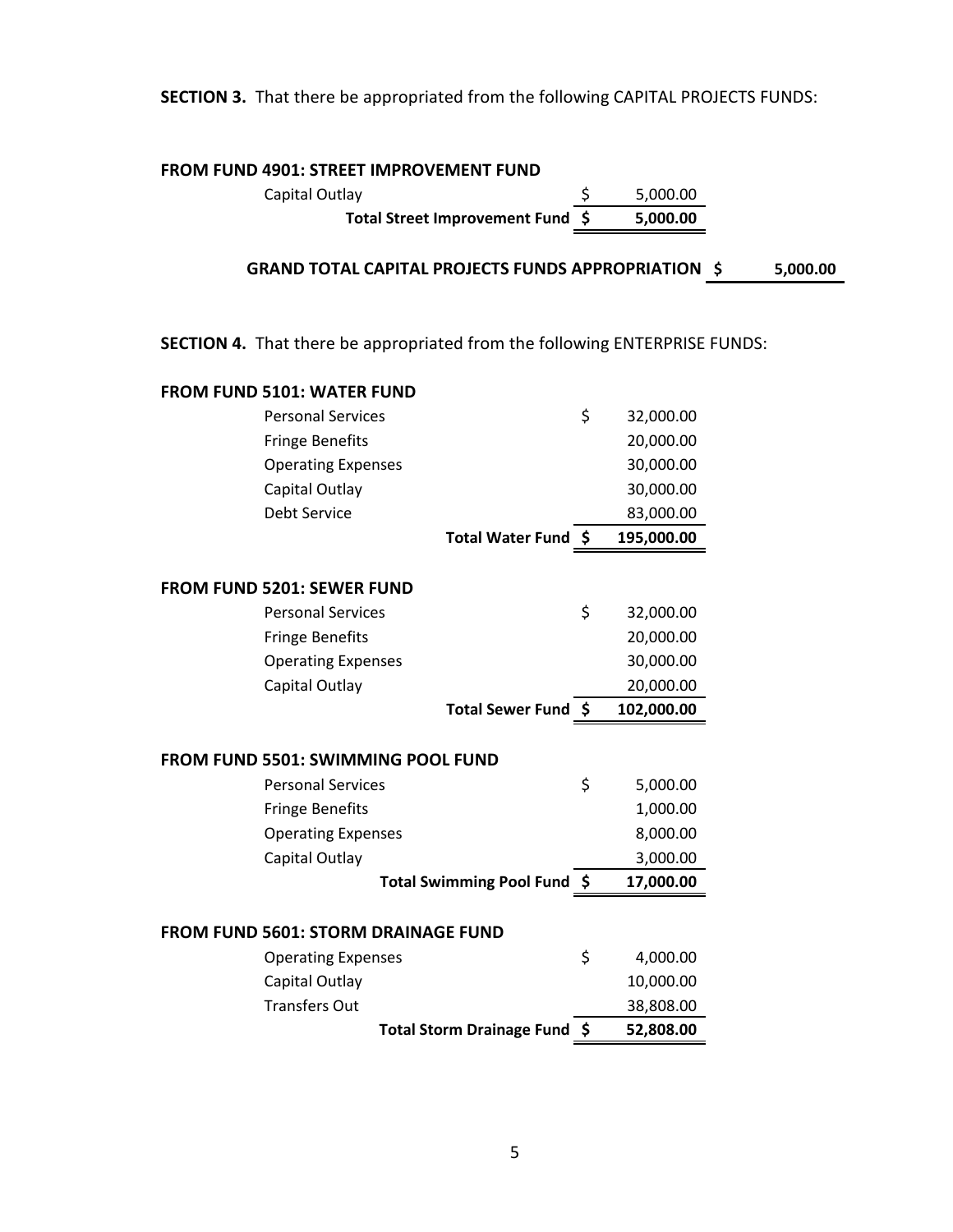## **FROM FUND 5602: THEATRE FUND**

|                           | Total Theatre Fund \$ | 40,000.00 |
|---------------------------|-----------------------|-----------|
| <b>Operating Expenses</b> |                       | 15,000.00 |
| <b>Fringe Benefits</b>    |                       | 10,000.00 |
| <b>Personal Services</b>  |                       | 15,000.00 |

### **FROM FUND 5721: STORM SEWER SINKING FUND**

| Debt Service                      | 38,808.00 |
|-----------------------------------|-----------|
| Total Storm Sewer Sinking Fund \$ | 38,808.00 |

#### **GRAND TOTAL ENTERPRISE FUNDS APPROPRIATION \$445,616.00**

**SECTION 5.** That there be appropriated from the following AGENCY FUNDS:

| <b>FROM FUND 9201: PERRYSVILLE INCOME TAX AGENCY FUND</b>     |  |           |  |  |
|---------------------------------------------------------------|--|-----------|--|--|
| Non-Operating                                                 |  | 56,000.00 |  |  |
| Total Perrysville Income Tax Fund \$                          |  | 56,000.00 |  |  |
| <b>FROM FUND 9901: MAYOR'S COURT AGENCY FUND</b>              |  |           |  |  |
| Non-Operating                                                 |  | 12,000.00 |  |  |
| Total Mayor's Court Agency Fund \$                            |  | 12,000.00 |  |  |
| <b>FROM FUND 9902: CONTRACT TRUST AGENCY FUND</b>             |  |           |  |  |
| Non-Operating                                                 |  | 1,000.00  |  |  |
| Total Contract Trust Agency Fund \$                           |  | 1.000.00  |  |  |
| <b>GRAND TOTAL AGENCY FUNDS APPROPRIATION \$</b><br>69,000.00 |  |           |  |  |

**GRAND TOTAL OF ALL TEMPORARY APPROPRIATIONS \$ 1,412,816.00**